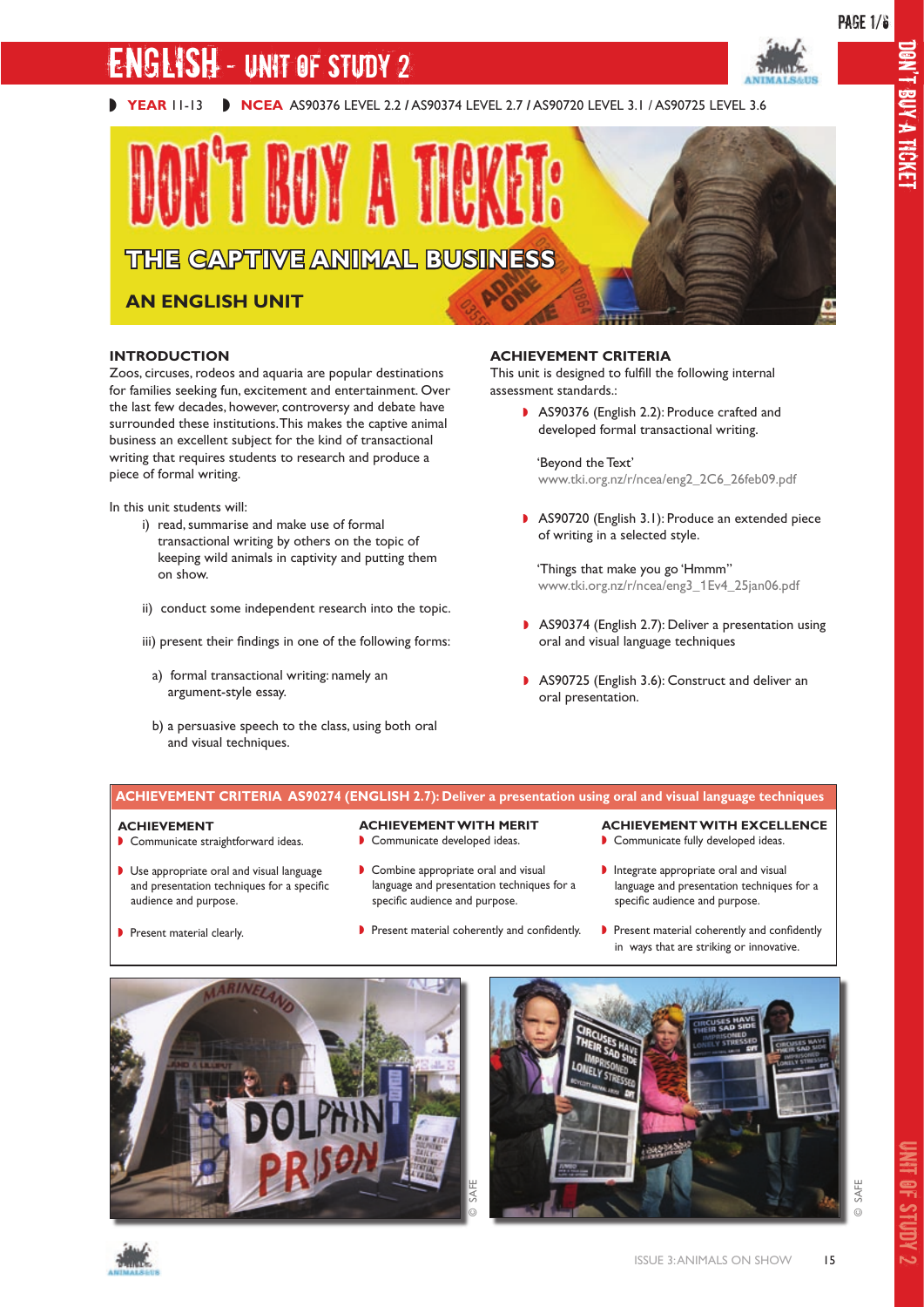DON'T BUY A TICKET

ON'T BUYA TICKET



# **ACHIEVEMENT CRITERIA CONT . . .**

**AS90376 (ENGLISH 2.2): Produce crafted and developed formal transactional writing AS90720 (ENGLISH 3.1): Produce an extended piece of writing in a selected style**

| <b>ACHIEVEMENT</b><br>Develop and support ideas in a piece of<br>formal transactional writing.  | <b>ACHIEVEMENT WITH MERIT</b><br>Develop and support ideas convincingly in a<br>piece of formal transactional writing. | <b>ACHIEVEMENT WITH EXCELLENCE</b><br>Develop, support and integrate ideas<br>convincingly in a piece of formal transactional<br>writing. [AS90720 (English 3.1) adds: showing<br>insight and/or originality.] |
|-------------------------------------------------------------------------------------------------|------------------------------------------------------------------------------------------------------------------------|----------------------------------------------------------------------------------------------------------------------------------------------------------------------------------------------------------------|
| Craft writing to create effects that are<br>appropriate to audience, purpose, and text<br>type. | Craft controlled writing to create effects<br>that are appropriate to audience, purpose,<br>and text type.             | Craft controlled writing to create effects that<br>are appropriate to audience, purpose, and<br>text type, and that commands attention.                                                                        |
| Structure material in a way that is<br>appropriate to audience, purpose, and text<br>type.      | Structure material clearly and effectively, in<br>a way that is appropriate to audience,<br>purpose, and text type.    | Structure material clearly, in a way that is<br>appropriate to audience, purpose, and text<br>type.                                                                                                            |
| Use writing conventions accurately.                                                             | Use writing conventions accurately.                                                                                    | Use writing conventions accurately.                                                                                                                                                                            |
| Use writing conventions accurately.                                                             | Use writing conventions accurately.                                                                                    | Use writing conventions accurately.                                                                                                                                                                            |

- **1)** Choose one of the following topics: a) Lifeboats or Prisons? The Zoo Debate.
	- b) "Wild Elephants Don't Do Headstands": Exotic Animals in Circuses.
	- c) The Flipside of Fun: Dolphins and Whales in Aquaria.
	- d) Harmless Fun or Bucking Cruelty? The Rodeo Controversy.



- **2)** Read or view at least two of the texts listed for that topic below:
	- a) Lifeboats or Prisons?
	- The Zoo Debate: ◗ "Why Zoos Disappoint."
	- John Berger. (p.89)
	- ◗ "The Bear Essentials for Zoos." Mark Henderson and Diana McCurdy. (p.110)
	- ◗ Extracts from *Reading Zoos.*  Randy Malamud. (p.50)
	- ◗ *Zoo Culture*. Bob Mullan and Garry Marvin. (p.69)
	- ◗ *Sad Eyes and Empty Lives* and *No Place Like Home.* Tim Phillips. (*Animals & Us* DVD)
	- ◗ "Captive Zoo Animals." SAFE. (www.safe.org.nz/Campaigns/Captive-Zoo-Animals/)
	- b) "Wild Elephants Don't Do Headstands": Exotic Animals in Circuses:
		- ◗ Tim Phillips, *Circus Suffering.* (*Animals & Us* DVD)
		- ◗ "Circuses Have Their Sad Side." SAFE. (p.176)
		- ◗ "Monkeys Leave Circus." SAFE. (p.175)
	- ◗ "Free Jumbo." SAFE. www.safe.org.nz/Campaigns/Free-Jumbo-Campaign/
	- ◗ *No-One's Ark: Exotic Animal Acts in the Circus.* Tanja Schwalm. (p.159)





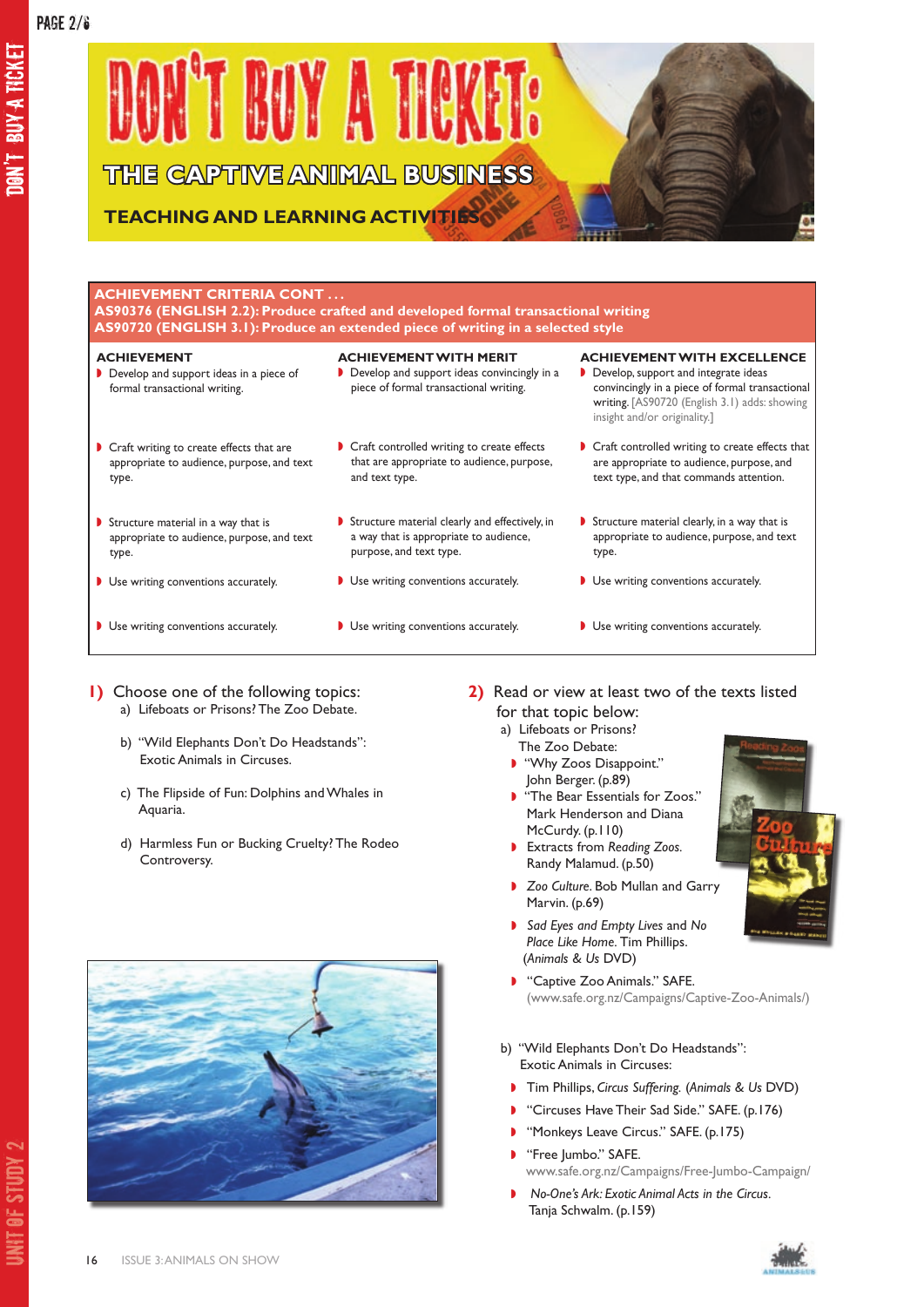

- c) The Flipside of Fun: Dolphins and Whales in Aquaria.
- ◗ "Shamu at Sea World" Jane Desmond. (p.114)
- ◗ *Lolita: Slave to Entertainment*. Timothy Gorski. (*Animals & Us* DVD)
- ◗ "Dolphins the Flipside of Fun." Claire Guyan. (p.136)
- ◗ *The Case Against Marine Mammals in Captivity.* The HSUS and WSPA. (p.140)
- ◗ "'End of an Era' as Last Dolphin Dies." Greer McDonald. (p.139)
- "The Dolphin Dilemma." Jane Phare. (p.138)
- "Cetaceans in Captivity." SAFE. (p.148)
- ◗ "Last Dolphin Dies." SAFE. (p.153)
- d) Harmless Fun or Bucking Cruelty? The Rodeo Controversy:
- ◗ "Rodeos." Gary Francione. (p.156)
- ◗ "Rodeo Horses: The Wild and the Tame." Elizabeth A Lawrence. (p.157)
- ◗ "Rodeo: American Tragedy or Legalized Cruelty?" Eric Mills. (p.167)
- ◗ "Rodeo Cruelty: Nelson." SAFE. (p.175)
- ◗ SAFE, "Rodeo Abuse" (www.safe.org.nz/Campaigns/Rodeo-abuse/)
- **B** SHARK, www.RodeoCruelty.com
- **3)** Produce a bullet-point summary of the main information or viewpoint being presented in each text.
- **4)** Use your summaries to generate three or four central questions that you will seek to answer; these questions should relate to the main debates about zoos, circuses, aquaria or rodeos (eg, in relation to animal welfare or rights, conservation, education, etc).
- **5)** Carry out some independent research into your chosen topic by:
	- ◗ Exploring the different views of zoos, circuses, aquaria or rodeos presented online.
	- ◗ Analysing the websites of various zoos, circuses, aquaria or rodeos: how do they present themselves, etc?
	- ◗ Viewing programmes on TV such as "The Zoo", or news stories about rodeos, aquaria or circuses. How is the story being presented? Are there ways in which the story conflicts with, or fails to take into account, some of the material you have read on this topic already?
	- ◗ Visiting a zoo, wildlife park, aquarium, circus or rodeo for research purposes and assessing what you see against the material you have read.







UNIT OF STUDY

 $\overline{v}$ 



**CAPTIVITY**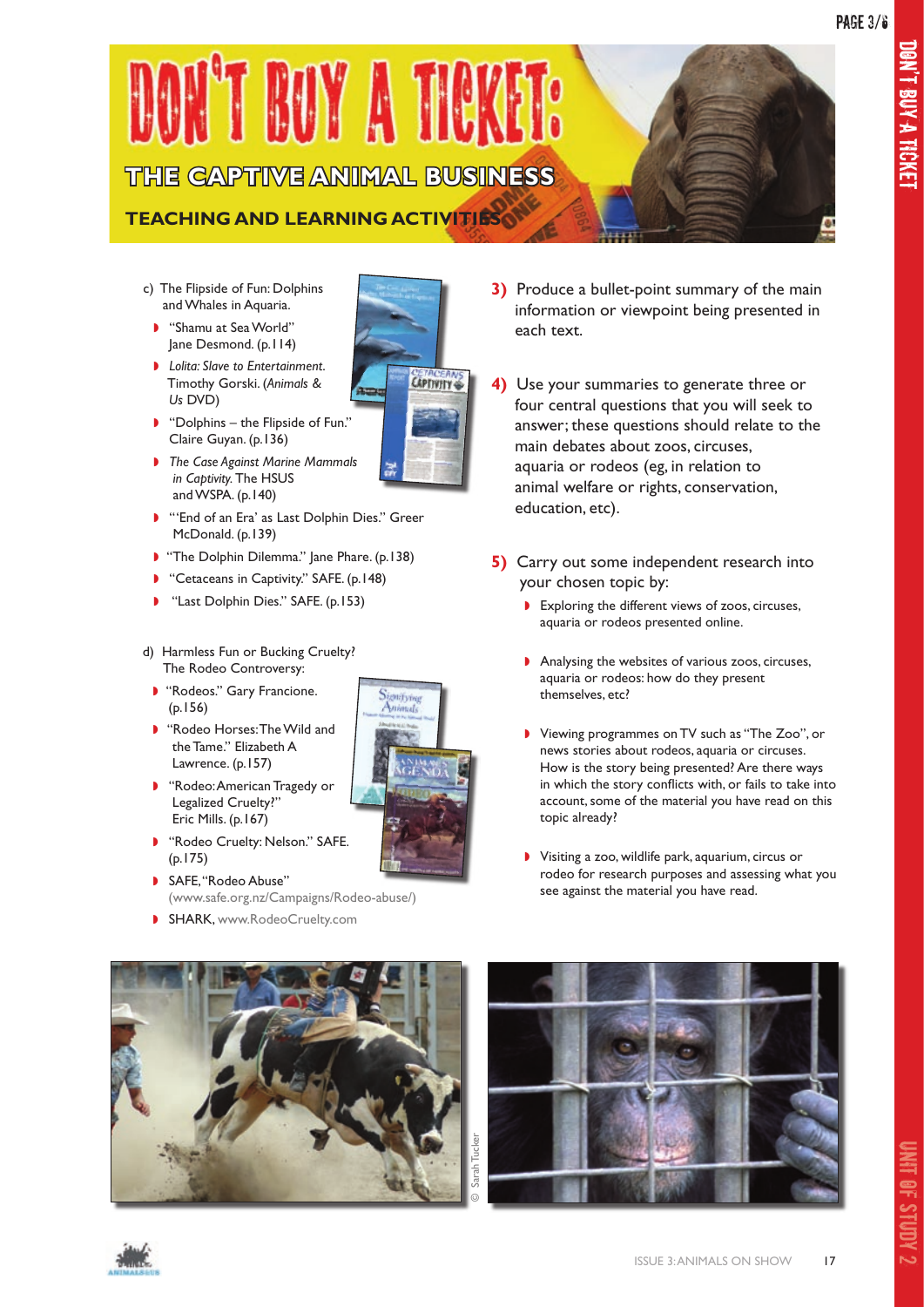DON'T BUY A TICKET

**JON'T BUY A TICKET** 

**TEACHING AND LEARNING ACTIVITIES**

- **6)** Present the key issues in the debate about your chosen topic, and your own conclusions, in one of the following forms:
	- i) an argument-style essay: for your essay-writing process, draw on the following online resources:
		- a) PLANNING AN ARGUMENT Visit the *For Teachers* section of the *Animals & Us* website and click on Resource Links www.animalsandus.org.nz/resource-links.html
		- b) WRITING AN ARGUMENT Visit the *For Teachers* section of the *Animals & Us*  website and click on Resource Links www.animalsandus.org.nz/resource-links.html
		- c) THINKING ABOUT YOUR AUDIENCE Visit the *For Teachers* section of the *Animals & Us* website and click on Resource Links www.animalsandus.org.nz/resource-links.html
		- d) EDITING Visit the *For Teachers* section of the *Animals & Us* website and click on Resource Links www.animalsandus.org.nz/resource-links.html
		- e) PROOFREADING Visit the *For Teachers* section of the *Animals & Us* website and click on Resource Links www.animalsandus.org.nz/resource-links.html
	- ii) a speech to your class. For preparation of your speech, draw on the online resource "The Art of Persuasion":

www.tki.org.nz/r/ncea/eng2\_7B5\_27apr07.doc









UNIT OF STUDY

 $\sim$ 

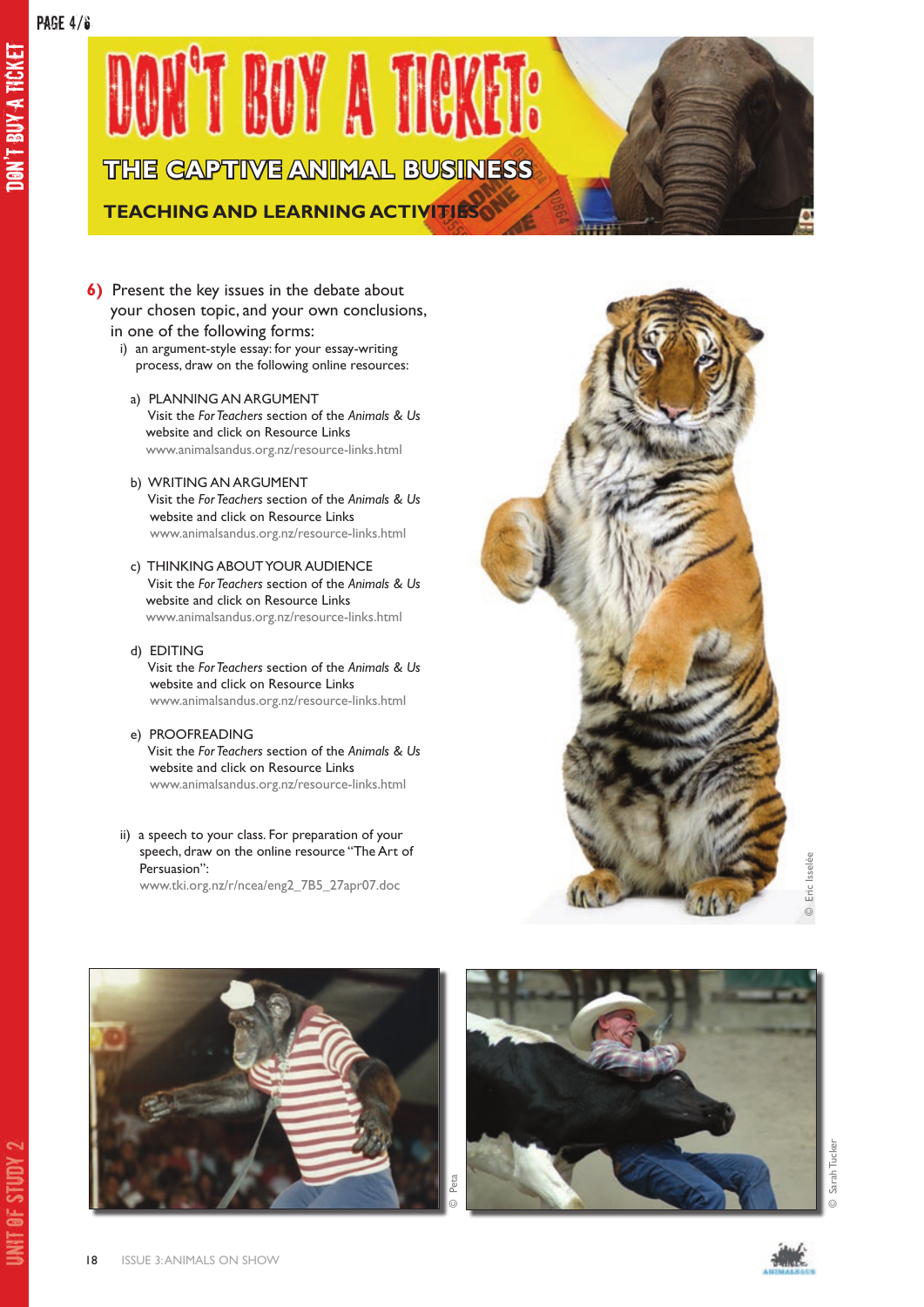

## **PLANNING AN ARGUMENT**



 $\overline{v}$